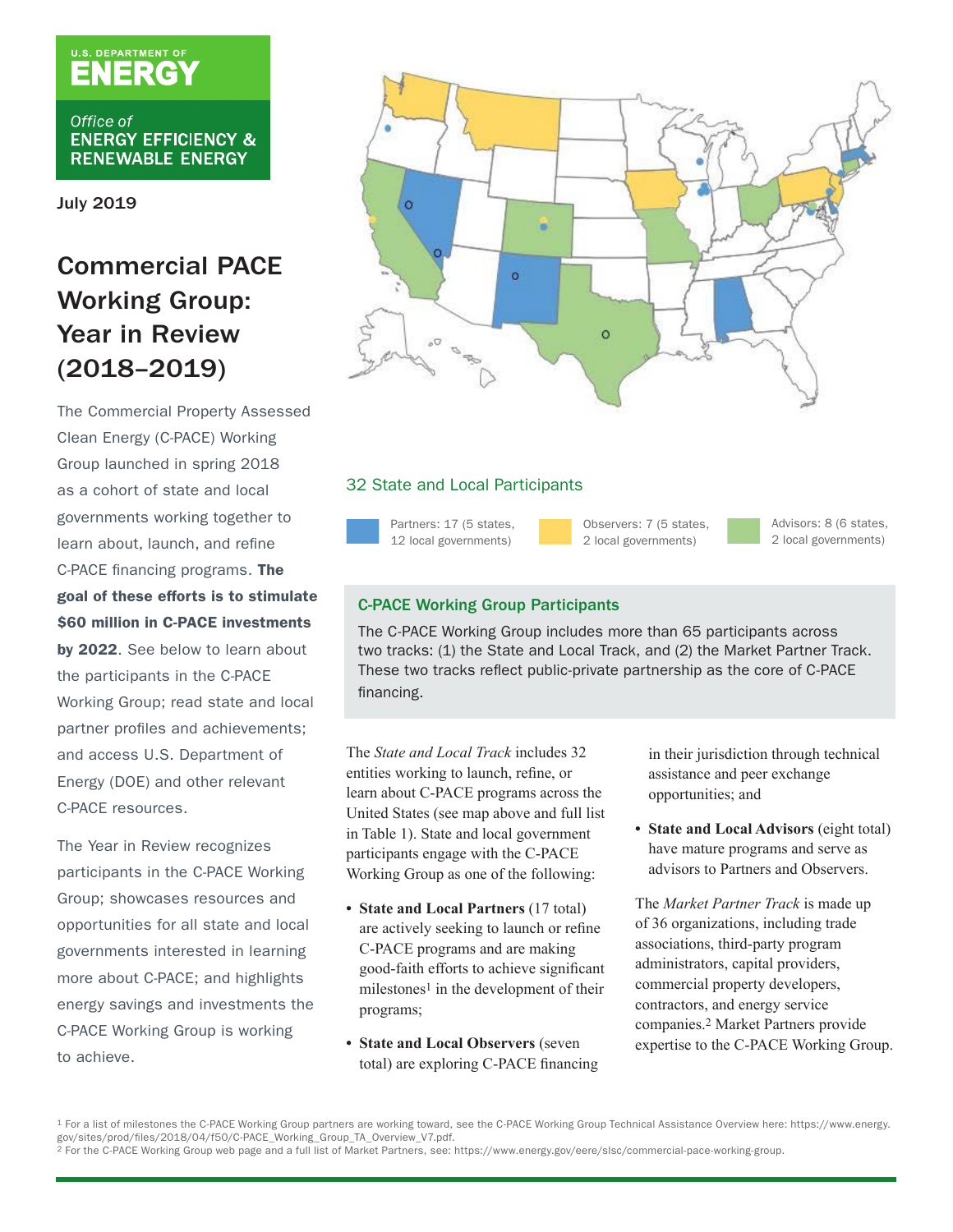| <b>Partners</b>                                                                                                                                                                                                                                                                              | <b>Observers</b>                                                                                                                                                                                                                                                                                                             |
|----------------------------------------------------------------------------------------------------------------------------------------------------------------------------------------------------------------------------------------------------------------------------------------------|------------------------------------------------------------------------------------------------------------------------------------------------------------------------------------------------------------------------------------------------------------------------------------------------------------------------------|
| · Arlington County, VA<br>· Bernalillo County, NM<br>· Chicago, IL<br>. Commonwealth of Massachusetts and<br><b>MassDevelopment</b><br>. Cook County, IL<br>. Delaware Sustainable Energy Utility<br>· Jefferson County, CO<br>· Las Vegas, NV<br>· Milwaukee, WI<br>· New York, NY & NYCEEC | . Bay Area Regional Energy Network (State of California)<br>City of Longmont, CO<br>· Shift Zero Building Alliance (Washington State)<br>· State of Iowa<br>· State of Montana<br>· State of New Jersey<br>· State of Pennsylvania<br><b>Advisors</b>                                                                        |
| · Philadelphia Energy Authority (Philadelphia, PA)<br>· Prosper Portland (Portland, OR)<br>$\cdot$ Reno, NV<br>· State of Alabama<br>· State of Nevada<br>⋅State of New Mexico<br>. Will County, IL                                                                                          | . California Municipal Finance Authority<br>• Connecticut Green Bank<br>$\cdot$ Dallas, TX<br>. Ohio Port Authorities and Energy Special Improvement Districts<br>. Show Me PACE Clean Energy District (State of Missouri)<br>· State of Colorado<br>• State of Texas–State Energy Conservation Office<br>· Washington, D.C. |

#### Table 1: State and Local Partners, Observers, and Advisors

# State and Local Partners: Commercial Building Stock Profiles and Achievements

Collectively, the total profile attributed to the C-PACE Working Group's 17 state and local partners<sup>3</sup> accounts for 275,000 commercial buildings4 across more than 9 billion square feet. Since the start of the Working Group in March 2018, three Partner programs have closed nearly \$11 million in C-PACE financed projects, and all partners have made significant progress toward program launch or another milestone.

#### **Arlington County, Virginia**

- **• Profile:** 424 multifamily buildings totaling 59,123 units, and 473 other commercial buildings totaling more than 47 million square feet of rentable space.5
- **• Achievements:** The county's C-PACE program launched in 2018, and one potential project has advanced through technical review and is eligible for C-PACE, with the property owner currently seeking mortgage-holder consent.

#### **Bernalillo County, New Mexico**

- **• Profile:** 4,000 commercial buildings, 194 million square feet.
- **• Achievements:** The county adopted a C-PACE enabling resolution in late 2018 and in 2019 issued a request for proposals for the services

of a third-party C-PACE program administrator.

#### **Chicago, Illinois**

- **• Profile:** 17,500 commercial buildings, 1,192 million square feet.
- **• Achievements:** In 2018, Chicago adopted a PACE-enabling ordinance and selected a PACE program administrator through an RFP process. Chicago launched their PACE program in the spring of 2019, with over 150 individuals attending the official launch event <sup>6</sup>

#### **Commonwealth of Massachusetts and MassDevelopment**

**• Profile of the three largest cities in Massachusetts:** 5,300 commercial buildings, 427 million square feet.

<sup>3</sup> All partners joined the Working Group before March 1, 2019, with the exception of Will County, Illinois (not profiled in this document).

<sup>4</sup> Unless otherwise noted, partner building count and square footage are calculated using U.S. DOE State and Local Energy Data (SLED) tool estimates, which leverage data from CoStar Reality Information, Inc. Results include only buildings at or above 10,000 square feet. Access the SLED tool here:<https://www.eere.energy.gov/sled/#/>. For state partners, the three largest local governments by population are summed to provide a profile of the commercial building stock.

<sup>5</sup> Building count and square footage estimate provided by Arlington County. Learn more about Arlington County's C-PACE Program here: [https://arlington-pace.us/.](https://arlington-pace.us/) 6 Learn more about Chicago PACE here: [https://www.chicagopace.org/.](https://www.delawarecpace.org/)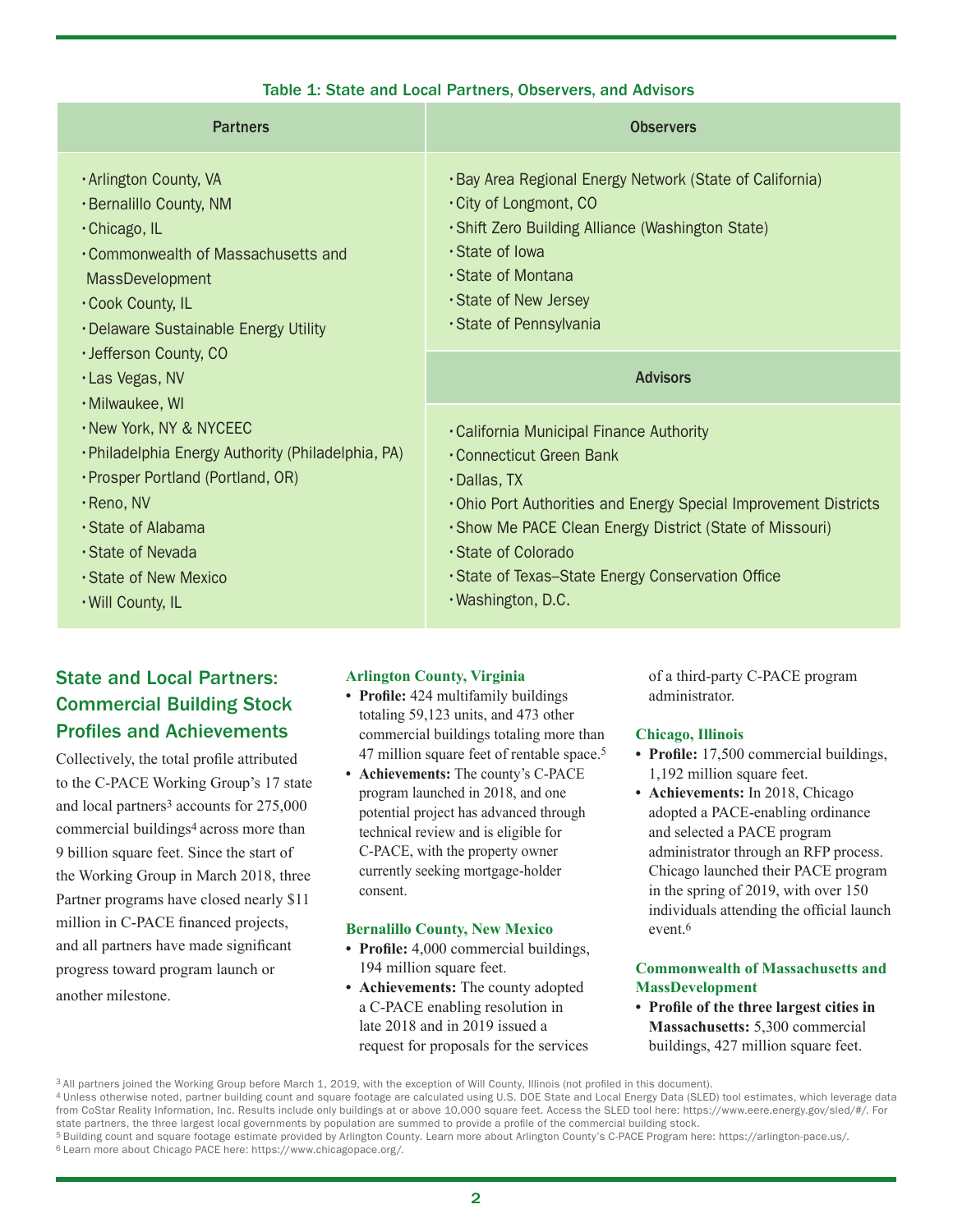**• Achievements:** The Commonwealth of Massachusetts adopted C-PACEenabling legislation in 2016 for a program that MassDevelopment, the statewide C-PACE program administrator, oversees in coordination with the Massachusetts Department of Energy Resources. Through March 2019, MassDevelopment has worked successfully with 15 municipalities to authorize PACE Massachusetts participation.

#### **Cook County, Illinois**

- **• Profile:** 9,100 commercial buildings, 638 million square feet.7
- **• Achievements:** In the spring of 2019, Cook County issued a request for proposals to select a third-party program administrator for their C-PACE program.

#### **Delaware Sustainable Energy Utility**

- **• Profile of the three largest cities in Delaware:** 2,000 commercial buildings, 148 million square feet.
- **• Achievements:** The State of Delaware adopted C-PACE-enabling legislation in 2018. In 2019, the Delaware Sustainable Energy Utility, Delaware's statewide program administrator, developed program guidelines.<sup>8</sup>

#### **Jefferson County, Colorado**

- **• Profile:** 1,900 commercial buildings, 100 million square feet.
- **• Achievements:** Jefferson County opted into the statewide C-PACE program in 2016, and six projects totaling approximately \$5.9 million in C-PACE financing have closed in the county as of June 2019. In 2018 and 2019, the county developed and implemented a marketing plan to raise awareness among commercial building owners.

#### **Las Vegas, Nevada**

**• Profile:** 6,900 commercial buildings, 591 million square feet.

**• Achievements:** In 2018, Las Vegas adopted a C-PACE enabling resolution, and the city's program will launch in summer 2019.

#### **Milwaukee, Wisconsin**

- **• Profile:** 4,800 commercial buildings, 285 million square feet.
- **• Achievements:** Since its program launch in 2014, Milwaukee has closed more than \$14 million in C-PACE financed projects, including two projects in 2018.9

#### **New York City, New York and New York City Energy Efficiency Corporation (NYCEEC)**10

- **• Profile:** 200,000 C-PACE eligible buildings, over 4 billion square feet.<sup>11</sup>
- **• Achievements:** In 2019, New York City adopted a C-PACE-enabling ordinance and formed an advisory group to refine its draft program guidelines. New York City's C-PACE program is administered by NYCEEC and is expected to formally launch by the end of 2019.

#### **Philadelphia Energy Authority (Philadelphia, PA)**

- **• Profile:** 6,800 commercial buildings, 525 million square feet.
- **• Achievements:** Beginning in late 2018, the Philadelphia Energy Authority partnered with other organizations and agencies statewide to launch a C-PACE program design process with stakeholders and expects to adopt C-PACE program guidelines in spring 2019.

#### **Prosper Portland (Portland, OR)**

- **• Profile:** 7,100 commercial buildings, 369 million square feet.
- **• Achievements:** In July 2018, Prosper Portland closed the first C-PACE financed project in the State of Oregon. The \$3.5 million project on a historic Portland building includes water and

energy efficiency enhancements, as well as seismic resiliency upgrades.<sup>12</sup> A second C-PACE financed project totaling \$3 million closed in April 2019.

#### **Reno, Nevada**

- **• Profile:** 1,900 commercial buildings, 136 million square feet.
- **• Achievements:** In the spring of 2019, the City of Reno adopted a C-PACE-enabling resolution and began designing their C-PACE program.

#### **State of Alabama**

- **• Profile of the three largest cities in Alabama:** 6,900 commercial buildings, 400 million square feet.
- **• Achievements:** The State of Alabama adopted C-PACE-enabling legislation in 2015. In 2018, the Alabama Department of Economic and Community Affairs began a State Energy Program competitive award project to develop C-PACE programs in the state.

#### **State of Nevada**

- **• Profile of the three largest cities in Nevada:** 9,900 commercial buildings, 808 million square feet.
- **• Achievements:** The State of Nevada adopted C-PACE enabling legislation in 2017. In late 2018, the Nevada Governor's Office of Energy coordinated an education series directed at local governments throughout the state to inform them about C-PACE. There were 25 participants representing 13 different local governments.

#### **State of New Mexico**

- **• Profile of the three largest cities in New Mexico:** 4,700 commercial buildings, 231 million square feet.
- **• Achievements:** The State of New Mexico adopted C-PACE-enabling legislation in 2009, and in the spring of 2019 passed legislation to address gaps in the original enabling legislation.

<sup>7</sup> Includes all of Cook County except Chicago, which is developing a separate C-PACE program. Cook County's building count and square footage come from DOE's SLED tool v2.0 (under development), which leverages data from CoStar Reality Information, Inc. Results include only buildings at or above 10,000 square feet.

<sup>&</sup>lt;sup>8</sup> Learn more about Energize Delaware C-PACE here: [https://www.delawarecpace.org/.](https://www.delawarecpace.org/)<br><sup>9</sup> Learn more about Milwaukee's C-PACE financed projects here:<https://city.milwaukee.gov/bbc/services/PACE-Financing>.<br><sup>10</sup> Learn more he

<sup>12</sup> Learn more about Portland's first C-PACE-financed project here: [http://www.propertyfitoregon.com/add-news-here/2019/1/8prosper-portland-closes-first-cpace](http://www.propertyfitoregon.com/add-news-here/2019/1/8prosper-portland-closes-first-cpace-financing-in-oregon)[financing-in-oregon](http://www.propertyfitoregon.com/add-news-here/2019/1/8prosper-portland-closes-first-cpace-financing-in-oregon).